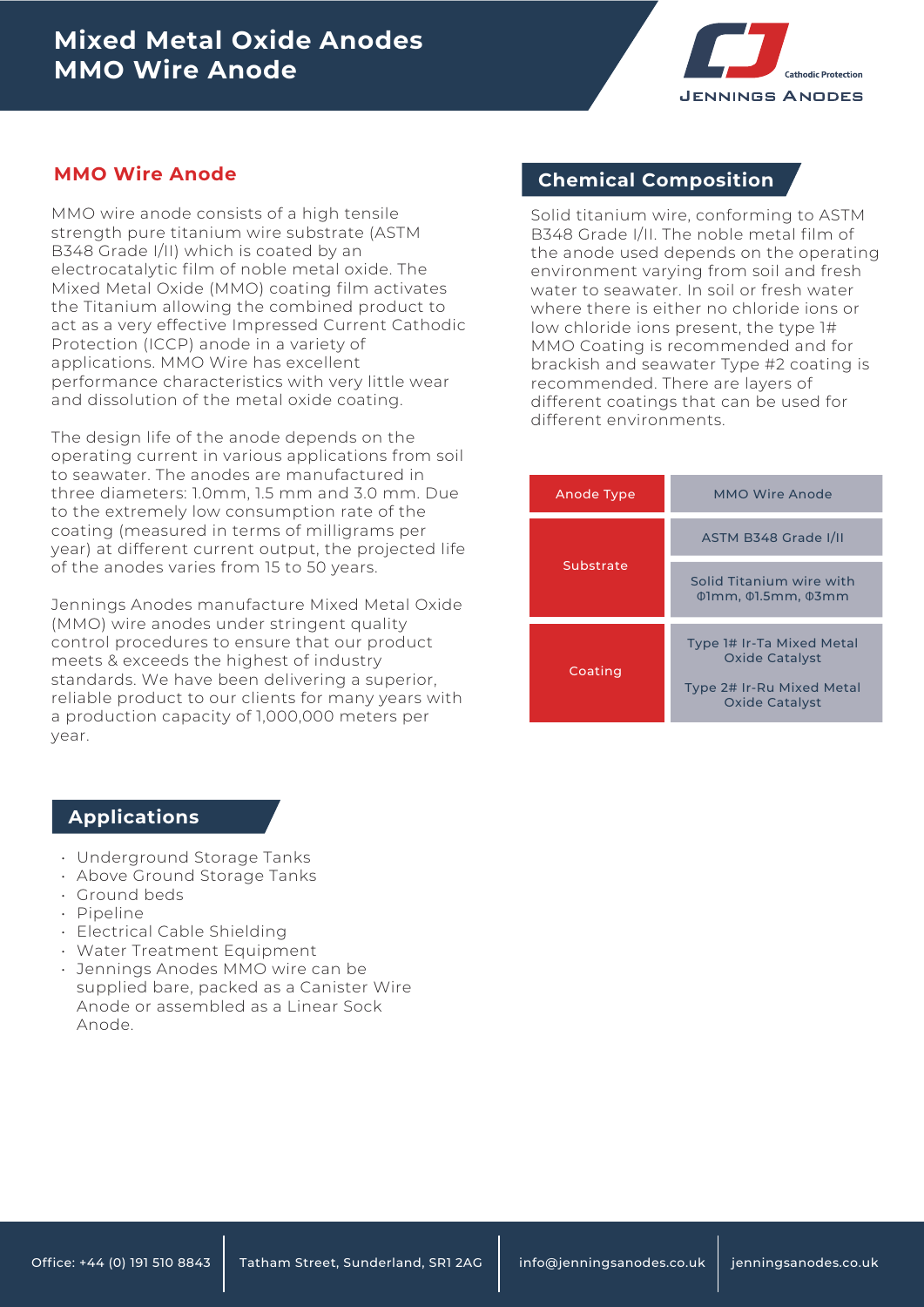# **Mixed Metal Oxide Anodes MMO Wire Anode**



## **Electrochemical Properties**

| <b>MMO Wire</b><br><b>Diameter</b>      | Application                 | <b>Current Rating</b><br>for 20 yrs. | <b>Current Rating</b><br>for 30 yrs. | <b>Current Rating</b><br>for 50 yrs. |
|-----------------------------------------|-----------------------------|--------------------------------------|--------------------------------------|--------------------------------------|
| <b>JA - MMO - W1.0</b><br>(Dia. 1.0mm)  | Soil                        | 49mA/ft. (160mA/m)                   | 33mA/ft. (107mA/m)                   | 20mA/ft. (64mA/m)                    |
|                                         | Freshwater                  | 97mA/ft. (320mA/m)                   | 65mA/ft. (213mA/m)                   | 39mA/ft. (128mA/m)                   |
|                                         | <b>Calcined Coke Breeze</b> | 97mA/ft. (320mA/m)                   | 65mA/ft. (213mA/m)                   | 39mA/ft. (128mA/m)                   |
|                                         | <b>Brackish Water</b>       | 292mA/ft. (960mA/m)                  | 195mA/ft. (640mA/m)                  | 117mA/ft. (384mA/m)                  |
|                                         | Seawater                    | 584mA/ft. (1920mA/m)                 | 389mA/ft. (1280mA/m)                 | 234 mA/ft. (768mA/m)                 |
| <b>JA - MMO - SW1.5</b><br>(Dia. 1.5mm) | Soil                        | 74mA/ft. (240mA/m)                   | 49mA/ft. (160mA/m)                   | 29mA/ft. (96mA/m)                    |
|                                         | Freshwater                  | 146mA/ft. (480mA/m)                  | 97mA/ft. (320mA/m)                   | 58 mA/ft. (192mA/m)                  |
|                                         | <b>Calcined Coke Breeze</b> | 146mA/ft. (480mA/m)                  | 97mA/ft. (320mA/m)                   | 58mA/ft. (192mA/m)                   |
|                                         | <b>Brackish Water</b>       | 438mA/ft. (1440mA/m)                 | 292mA/ft. (960mA/m)                  | 175mA/ft. (576mA/m)                  |
|                                         | Seawater                    | 876mA/ft. (2880mA/m)                 | 584mA/ft. (1920mA/m)                 | 350mA/ft. (1152mA/m)                 |
| <b>JA - MMO - SW3.0</b><br>(Dia. 3.0mm) | Soil                        | 147mA/ft. (480mA/m)                  | 98mA/ft. (320mA/m)                   | 59mA/ft. (192mA/m)                   |
|                                         | Freshwater                  | 291mA/ft. (960mA/m)                  | 194mA/ft. (640mA/m)                  | 116 mA/ft. (384mA/m)                 |
|                                         | <b>Calcined Coke Breeze</b> | 291mA/ft. (960mA/m)                  | 194mA/ft. (640.mA/m)                 | 116mA/ft. (384mA/m)                  |
|                                         | <b>Brackish Water</b>       | 876mA/ft. (2880mA/m)                 | 584mA/ft. (1920mA/m)                 | 350mA/ft. (1152mA/m)                 |
|                                         | Seawater                    | 1752mA/ft. (5760mA/m)                | 1168mA/ft. (3840mA/m)                | 701mA/ft. (2304mA/m)                 |